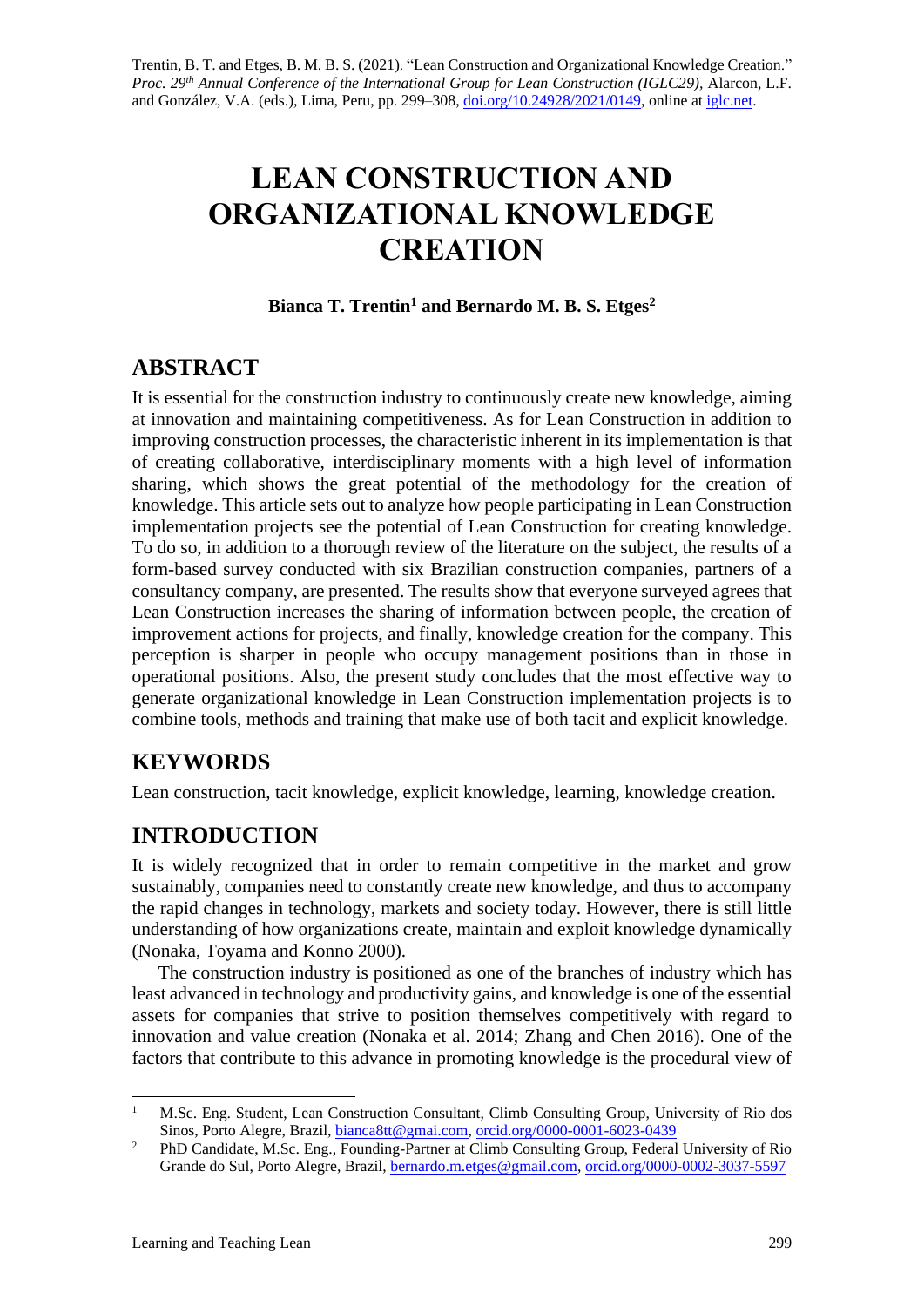production activities. Thus, implementing lean construction depends largely on organizational learning and knowledge creation. According to Zhang and Chen (2016), applying Lean can even improve the factors related to this organizational learning.

What this means is that Lean Construction is not just about learning to use tools and applying them. In reality, its essence is to create a collaborative environment between those involved in the enterprise, thereby creating moments of discussion and interaction, generating solutions, learning and creating opportunities for innovation. And what would all that be about, if not a way to create, maintain and explore knowledge dynamically? (Christensen and Christensen 2010; Skinnarland and Yndesdal 2012)

This article sets out to analyze the understanding of knowledge creation during the implementation phases of Lean Construction. Such analysis is performed based on the understanding of team members who were members of teams that implemented the methodology and tools of Lean Construction.

There is already a rich bibliography for this field of study which has been developed by academics and researchers with extensive experience in the subject and is presented in the review of the literature. However, the theme of Lean Construction is still incipient in Brazil, being mainly concentrated in consultancies and large companies. The perception of construction professionals about the results of implementing Lean Construction in Brazilian projects has hitherto been little explored in Brazil. Seeking to fill this gap, the authors conducted a survey of 6 Brazilian companies, which were undergoing stages of implementing Lean Construction and Operational Excellence in partnership with a Consulting company. The aim of the research with these six cases was to identify the participants' perception of the knowledge generated in the projects, by exploring in-depth the distinction between explicit and tacit knowledge during the implementation of Lean Construction. Moreover, these perceptions were discretized by the function and hierarchical level occupied by the respondents of the survey (operational and leadership level). From this, the main findings, the limitations of the study and issues for future research are presented.

### **REVIEW OF THE LITERATURE**

#### **LEARNING AND KNOWLEDGE**

An organization that learns is like a process that evolves over time. In other words, it is an organization with the skills to create, acquire and transfer knowledge (Garvin 2000). Organizational learning requires individual and collective learning (Moland 2007), and it is only when people learn together effectively that organizations can change (Senge and Scharmer 2006).

The knowledge existing within an organization can be exploited when dealing with problems, thus deepening, defining and developing its own solutions (Tyagi et al. 2014). During this problem-solving exercise, teams not only take actions to find solutions, but also acquire dynamic knowledge on an ongoing basis. Organizations cannot be treated as machines that process information, but as entities that create knowledge through action and people interaction (Nonaka, Toyama and Konno 2000).

Nonaka (1994) offers a dynamic learning theory that shows a connection between the concepts of teamwork, creativity and innovation. He explains how knowledge can become available to other people by means of collaborative activities. In addition, he explains how teamwork and creativity help to test and develop knowledge (Nonaka 1994).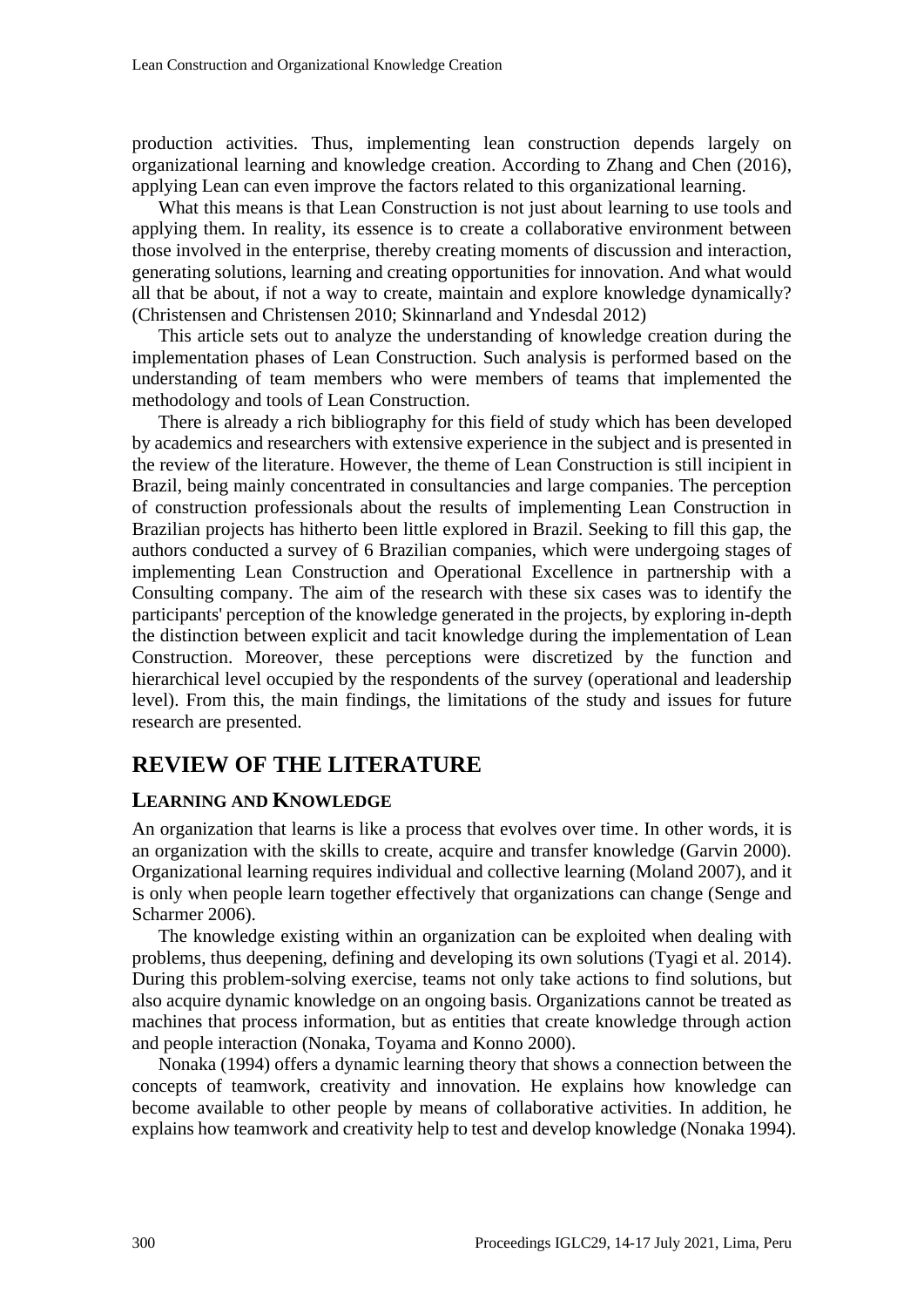His theory shows how learning occurs in collaboration with other people, especially when the knowledge and experience that they have are different.

#### **TACIT KNOWLEDGE AND EXPLICIT KNOWLEDGE**

Knowledge is divided into two categories: explicit knowledge and tacit knowledge (Nonaka et al. 2014). Explicit knowledge is encoded and stored in formal language and shared in the form of data, figures, specifications, manuals, etc. so that it can be easily transferred between individuals in the organization. On the other hand, tacit knowledge is difficult to transmit and encode. It is subjective and deeply rooted in an individual's actions, attitudes, commitments, ideals, values and emotions (Zhang and Chen 2016)

The effective transfer of tacit knowledge requires personal contact, regular interaction and trust by means of sharing experiences and imitation. Many researchers consider tacit knowledge to be a source of competitive advantage and consider it more conducive to organizational innovation. This is mainly because tacit knowledge is developed based on a company's human resources in relation to the intellect, skills and experience of its employees, which are difficult to imitate, difficult to replace and can create value. However, tacit knowledge will quickly lose its meaning without the basis and support of explicit knowledge (Nonaka, Toyama and Konno 2015; Tyagi et al. 2015; Zhang and Chen, 2016).

An organization creates knowledge by exploiting the interactions between explicit knowledge and tacit knowledge. Their interaction is called 'knowledge conversion' (Nonaka et al. 2014). By using the conversion process, tacit and explicit knowledge expands in quality and quantity. This is a dynamic, continuous and self-transcending process (Nonaka, Toyama and Konno 2015; Zhang and Chen 2016). A four-stage spiral model abbreviated as SECI (Socialization, Externalization, Combination and Internalization) modes was built to represent this conversion process (Nonaka 1994; Nonaka and Takeuchi 1995).

#### **LEAN CONSTRUCTION AND THE CREATION OF KNOWLEDGE**

Lean construction aims to manage and improve construction processes at minimum cost and maximum value while considering the needs of the customer (Zhang and Chen 2016). To make the link between the knowledge creation process and Lean Construction, we draw attention to results from important and relevant studies on the topic.

The study by Zhang and Chen (2016) analyzes the tools and techniques of lean construction individually, in a quantitative way, thereby creating relationships with their effectiveness at creating knowledge. This helps to understand why tools have an important role in the construction industry. Their study finds a consequence relationship between (a) applying tools; (b) creating efficient knowledge; (c) increasing innovation in construction companies; (d) eliminating waste; and (e) maintaining competitiveness. (Zhang and Chen 2016)

The paper by Tyagi et al. (2015) also incorporates an analysis of the context of knowledge creation. Their work presents a set of ten lean construction tools and methods that have been proven to assist in the process of knowledge creation, generating context so that dynamic knowledge and innovation may take place in companies. The authors evaluate the set of lean constructions tools by using a model that involves the interplay between tacit and explicit knowledge in a "ba" context to generate knowledge during the four SECI modes and to update the knowledge assets. According to the authors, a great gain from implementing methods and tools is that expensive rework is reduced at sites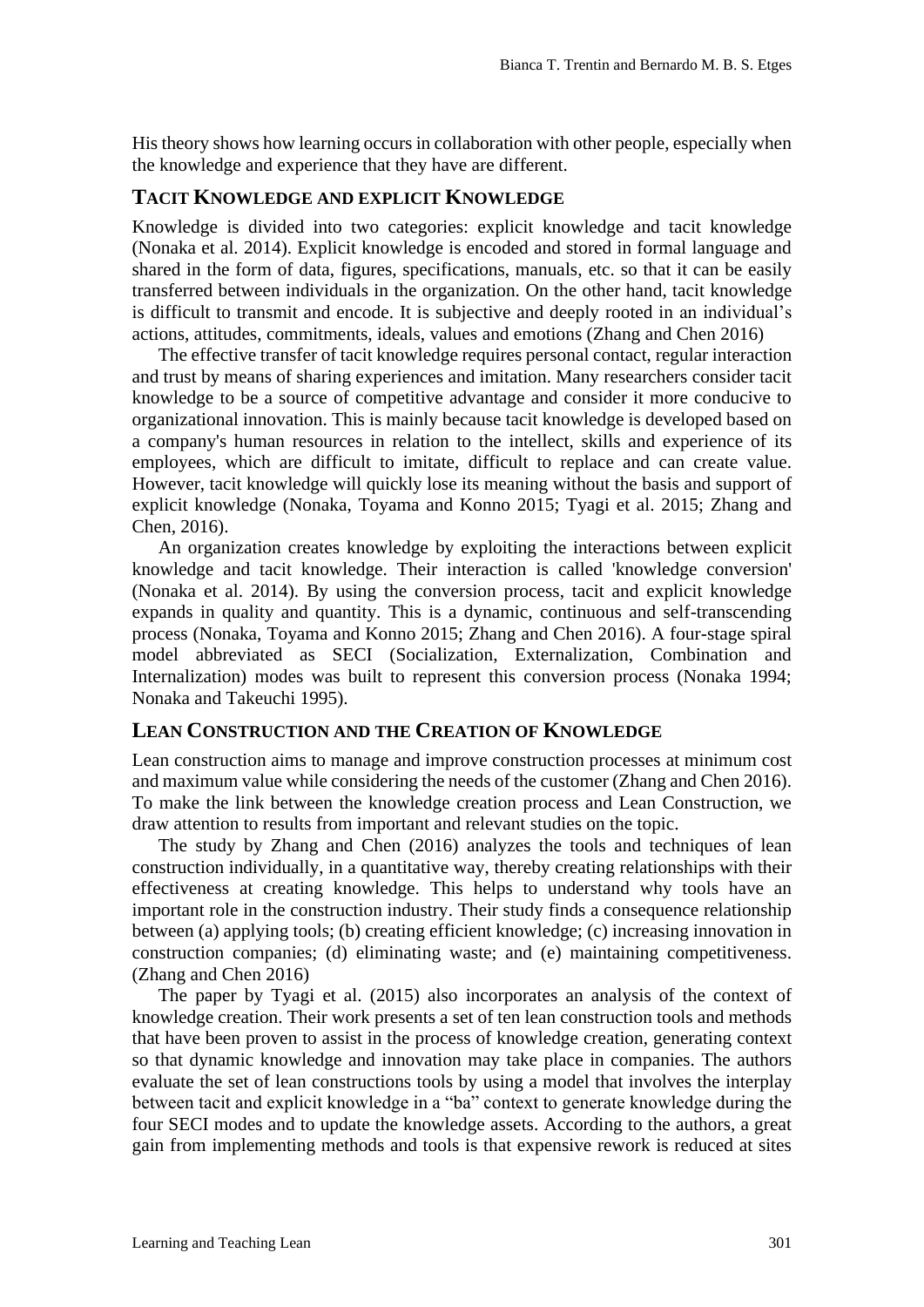because since knowledge has been created at the right time and in the right place, future projects start from a higher level of excellence, in which the culture developed sees to it that the right decisions are taken faster and the quality of the products and processes is improved (Tyagi et al. 2015).

Christensen and Christensen (2010) examine the hypothesis that Lean Construction is a tool for interdisciplinary learning and can be used to benefit organizations, not just projects. By interpreting a theoretical framework and carrying out a case study, they validate the hypothesis and conclude that cooperation between different professions and the sharing of plans lead to the sharing of learning and understanding of the construction processes of the project as a whole (Christensen and Christensen 2010).

Pasquire and Court (2013) present a model in which they propose that the formation of knowledge is a productive process within construction projects. The generation of common sense about knowledge represents a significant step towards eliminating waste in the design and delivery of construction projects (Pasquire and Court 2013).

Nevertheless, Skinnarland and Yndesdal (2012) validated the hypothesis that the Last Planner<sup>®</sup> System<sup>3</sup> can contribute to the process of creating knowledge in construction projects. However, they emphasize that there are premises for the success of the process, such as leadership skills and management of the leaders involved. It is imperative to establish an atmosphere within the project that builds trust, collaboration and a safe environment in terms of reporting errors and delays to people in the group. The Last Planner® System fulfills this integrating function and requires the team involved to be willing to change, based on joint reflection, by communicating and sharing new knowledge, in addition to the team's acting on explicit knowledge obtained (Skinnarland and Yndesdal 2012).

# **METHODOLOGY**

This article was built from a qualitative survey by applying a questionnaire designed to understand the perception of the sample of participants in Lean implementation projects in Brazil about how Lean Construction contributes to creating knowledge.

The survey was applied to clients of a Brazilian Consulting Company, in which the authors of the article are members. The survey was applied to a sample of 29 respondents, from 6 different companies (2 developers and construction companies of residential buildings, 2 construction companies in the renewable energy sector, 1 construction company for industrial and commercial works and 1 energy generation and transmission company) who were actively participating in Lean Construction implementation projects that were being undertaken in partnership with the Consultancy Company. The six projects went through stages of implementing the Last Planner® System cycle, approaches to improving operations by using Kaizen and formal training. The 29 respondents were selected based on their involvement in the projects and on the positions they occupied in the companies. The research sought to have a complete and heterogeneous sample within each project.

The limited number of projects and respondents in the sample analyzed may be regarded as a limitation of the study. However, the aim of the sample is to guide understanding about knowledge creation as a result of implementing Lean Construction in the process of generating value for organizations. Moreover, from the answers obtained,

<sup>3</sup> "Planning methodology broadcast when implementing Lean Construction" (Ballard and Howell 1997)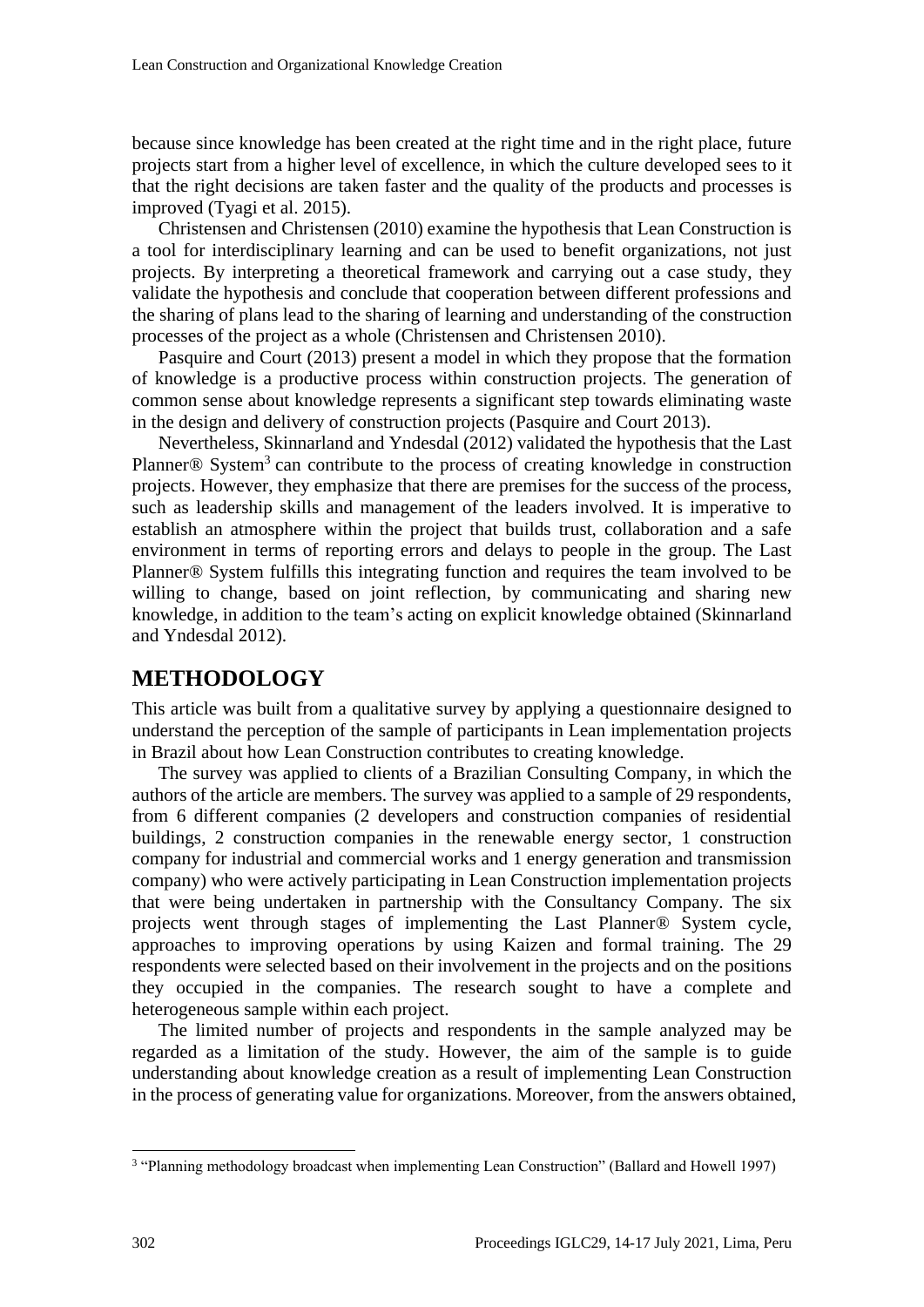graphic analyses and cross-analyses of the perceptions versus profile of the respondents could be generated, which underpinned the discussion on the topic.

The 8 questions of the survey were aimed at creating an understanding of the respondents' perception of collaboration issues, problem solving and knowledge creation in the Lean Construction projects in which they have participated. The survey can be accessed through the link: [https://forms.gle/Ka4rTUbiAnvUPxVG66.](https://forms.gle/Ka4rTUbiAnvUPxVG66)

From the literature review and because of the collaborative approach promoted by the Consultancy Company in the Projects under analysis, the authors assumed that the application of Lean Construction Tools would generate an environment for sharing tacit knowledge, due to its moments of collaboration and practice, and due to the moments of acquiring skills and training and, above all, they would share explicit knowledge, for making use of data, methods and formal language. Thus, the survey sought to identify in the end what the respondents perceived as to what added the greatest value for creating knowledge for people, the project and the organization: explicit knowledge, tacit knowledge, or a combination of the two.

## **RESULTS**

In all six companies that participated in the survey, both the practical application of Lean Construction tools, as well as formal skills training and general training on Lean Construction and Operational Excellence had taken place. In addition, in all six companies, these moments involved the participation and collaboration of people at the operational and management levels. Table 1 shows the Implementation phases included in each of the companies and the length of the time of involvement and knowledge transfer between the Consultants and the Team from the companies.

|              | LC<br>Implementa<br>tion time | <b>Application of Lean Construction Tools</b> |               |                |               |                            | <b>Formal Skills Training</b>                                  |                                          |
|--------------|-------------------------------|-----------------------------------------------|---------------|----------------|---------------|----------------------------|----------------------------------------------------------------|------------------------------------------|
|              |                               | Line Of<br><b>Balance</b><br>(LOB)            | <b>Kaizen</b> | <b>MF</b><br>V | Look<br>Ahead | Check-<br>in/Check-<br>out | <b>Training</b><br><b>Operation</b><br>al<br><b>Excellence</b> | <b>Training in</b><br><b>LC</b> concepts |
| Company      | 8 months                      | X                                             | x             | x              | x             | х                          | X                                                              | X                                        |
| Company<br>2 | 7 months                      | x                                             | X             | x              | X             | X                          | X                                                              | X                                        |
| Company<br>3 | 3 months                      |                                               | X             | x              | x             | x                          | X                                                              | X                                        |
| Company<br>4 | 2 months                      | x                                             |               |                | x             | X                          |                                                                | X                                        |
| Company<br>5 | 20 months                     |                                               |               |                | X             | x                          | X                                                              | X                                        |
| Company<br>6 | 5 months                      | x                                             |               | X              | x             | х                          | X                                                              | X                                        |

Table 1: LC tools implemented in the companies analyzed

It is pointed out that of the respondents, 25% hold management positions (Coordinator, Manager and Director) and 75% hold operational positions (Engineer, Analyst, Technician, Intern, Architect, Supervisor / Master of Works, Supervisor).

All 26 respondents of the survey showed that they believe that, at least at some point during the course of the projects in their companies, implementing Lean Construction tools led naturally to (1) sharing information, (2) improvement actions for projects being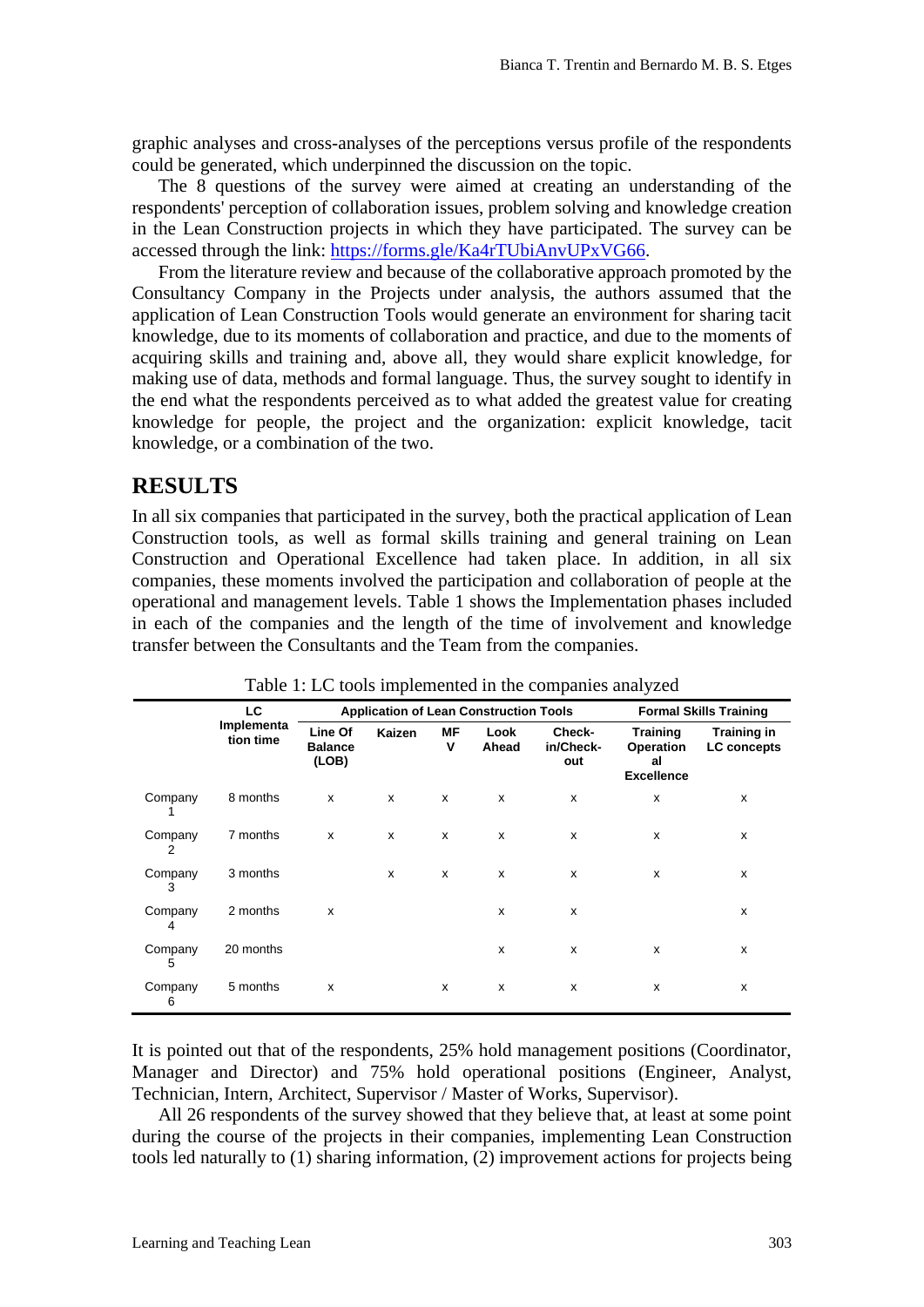created, and finally, (3) to creating knowledge for the company. According to Nonaka (1994), in order for knowledge to be developed, creative chaos is necessary. This means an abundance of information, the variation of specific pieces of knowledge and collaboration. The results indicate that implementing Lean Construction tools serves as support for the creation of this abundance of information and for creativity.

 More specifically, looking only at question (1) information sharing was accentuated positively due to implementing Lean Construction tools, and we can see that there is a greater degree of sharing at the project management level than at the operational level. The results for this question are positive and are shown in Figure 1. At the project management level, 86% of respondents believe that implementing Lean Construction tools always favors the greatest and best information sharing.



Figure 1: Answers to Question 1 of the survey

Regarding the contribution to (2) creating improvement and problem-solving actions for the project, 84.9% of the respondents identified that, in most cases of implementing Lean Construction tools, this aspect is favored. Once again, the results at the management level are more favorable than at the operational level, where 86% of respondents at the management level believe that, whenever the implementation of Lean tools occurred, improvement actions were generated, as opposed to 15% of respondents at the operational level who gave the same answer. Figure 2 illustrates the distribution with regard to generating improvement and problem-solving actions.



Figure 2: Answers to Question 2 of the survey

After having analyzed the results from (3) creating knowledge for the company, due to the collaboration and proximity created between people when implementing Lean Construction tools, the results found are equally positive, with the constant of being even more positive in the management positions of the project than at the operational level. It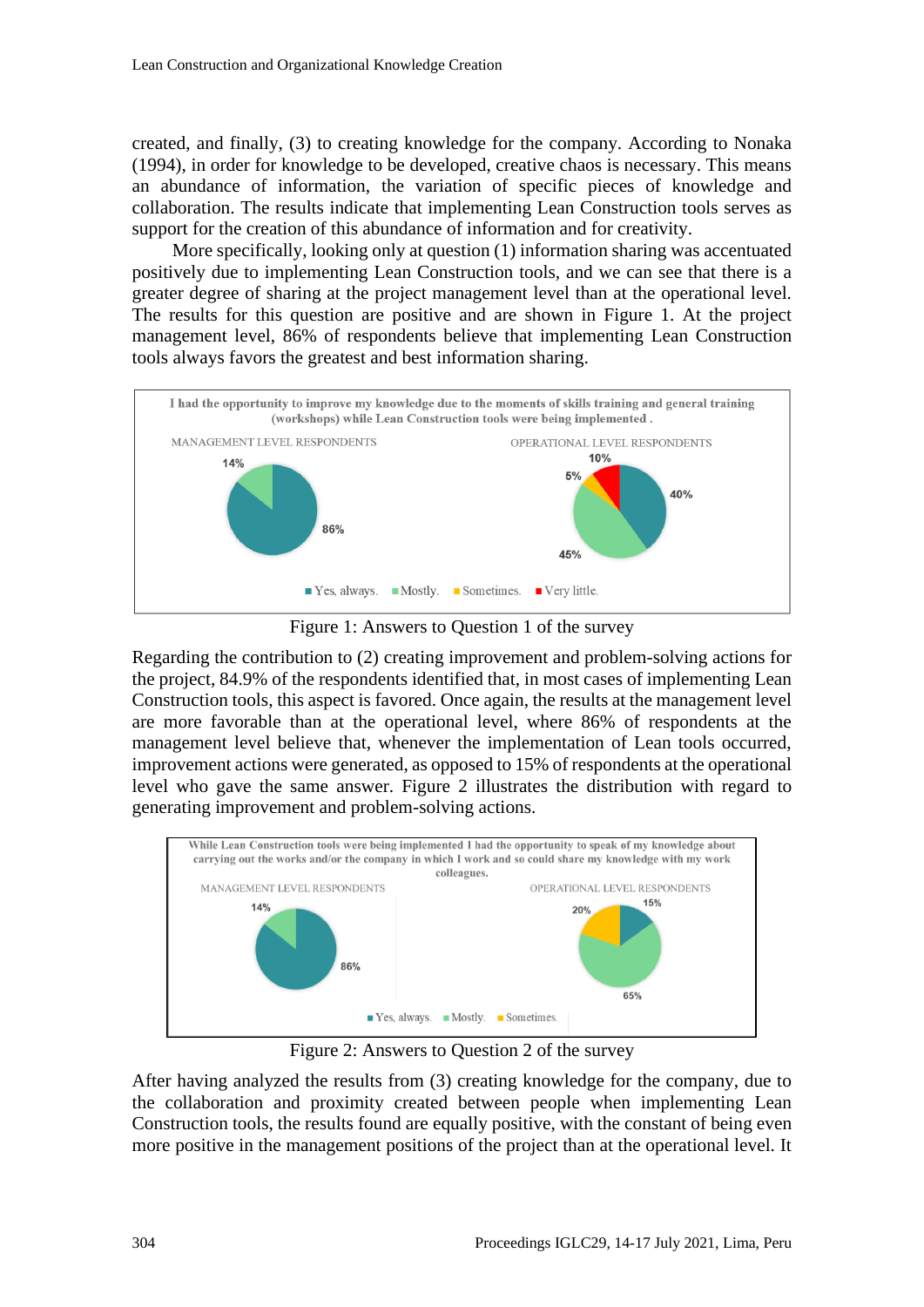is highlighted in Figure 3, that, in this regard, even at the operational level, 90% of respondents believe that, in most implementations, knowledge was generated for the company.



Figure 3: Answers to Question 3 of the survey

Analyzing the results of questions 1, 2 and 3, specifically the constant fact that the results are more positive at the management level than at the operational level, raises the question of how secure people at the lowest levels of the organizational hierarchy feel about speaking up at daily meetings, when Lean Construction tools are being applied and in training moments. Even though the results show that Lean allows an environment of dialogue and collaboration, it is still necessary to achieve a greater degree of maturity, with a view to taking action to reduce the defense mechanisms of employees and creating an atmosphere of learning and trust, so that no one is afraid they will be attacked or criticized (Skinnarland and Yndesdal 2014).

Nevertheless, the research sought to understand the respondents' point of view in relation to tacit and explicit knowledge. Although explicit knowledge, generated through formal training, has extremely expressive returns, tacit knowledge emerges as a great aggregator of results in the work environment: 85.2% of respondents identified that in most cases of formal skills training and general training on Lean Construction, their knowledge was improved, which allows us to infer that in these cases there was transfer and generation of explicit knowledge; and 92.6% of the respondents identified that in most cases of the practical application of the Lean Construction tools their knowledge was improved, which enables it to be inferred that in these cases there was a transfer and generation of tacit knowledge.

For Nonaka (1994) and Polanyi (1966), organizational learning occurs in the interaction between tacit and explicit knowledge, when the individual's tacit knowledge is made available, tested and transformed into practical use. On the other hand, explicit knowledge is codified and articulated, during which it can be captured, communicated, stored and promptly transmitted to other people. The results of the research in this article support what the aforementioned authors argued. When asked, 81.5% of respondents considered that the best way to generate knowledge is to combine explicit knowledge (workshops, training) with tacit knowledge (practical application of the tools), and not to use only one of them in isolation.

The fact that the study is based on a qualitative approach that was applied to 6 companies and 29 respondents is emphasized. This is a limitation with regard to validating the theories presented. Moreover, the authors' inferences that the moments of formal training/ workshops generate explicit knowledge and that the application of the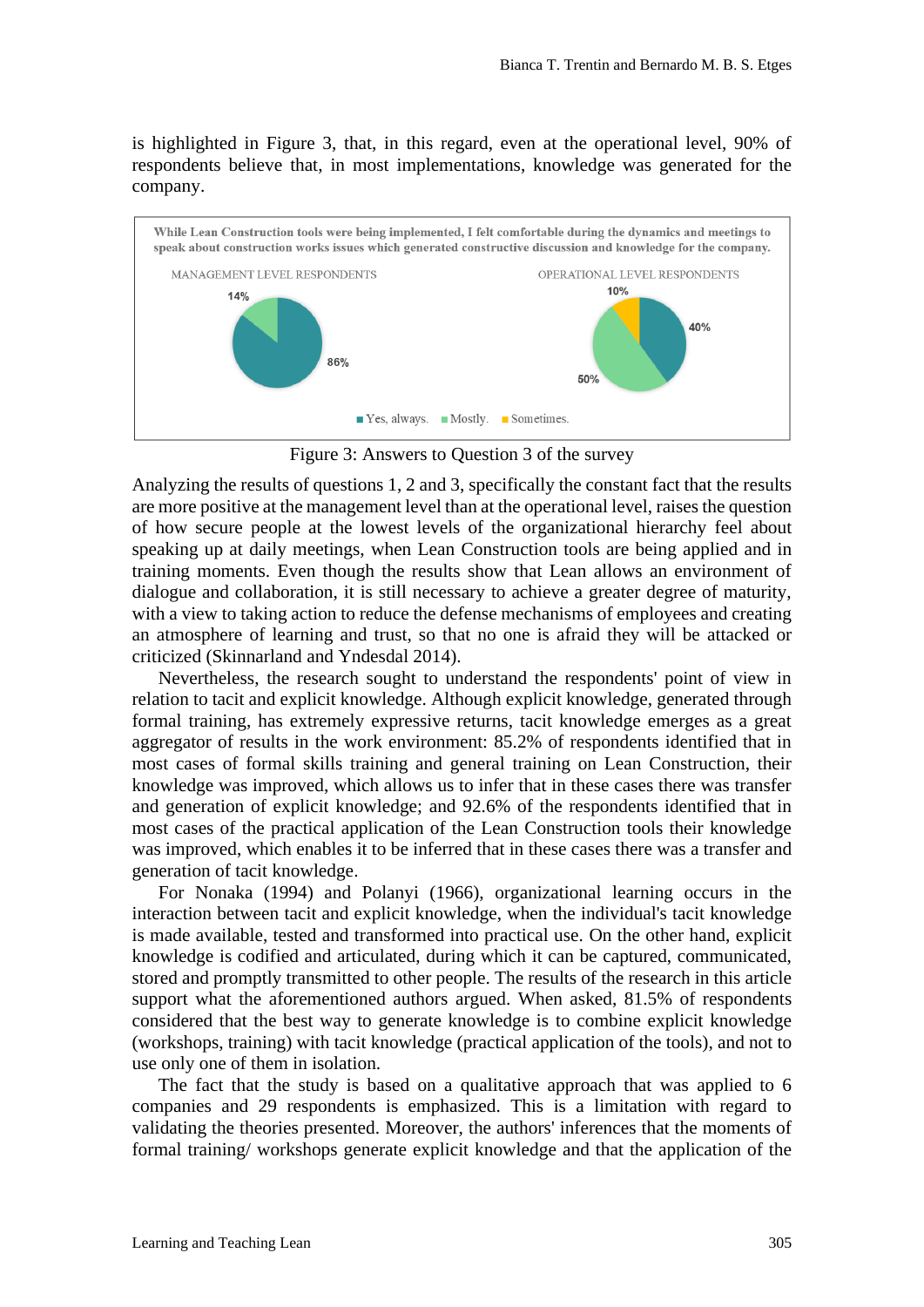tools generates tacit knowledge were carried out based on the literature review and on the collaborative character of the ongoing projects, which opens space for new validation studies.

## **CONCLUSIONS**

This article has met its main objective by providing a broad and thorough discussion about the creation of knowledge in Lean Construction projects. The literature review together with the data collected by applying the questionnaire to the 6 companies that were focused on in this paper underpinned the basis for stating that tacit knowledge and explicit knowledge, on acting together, enable those involved in the Lean Construction Implementation process to perceive more clearly the value of knowledge development.

Christensen and Christensen (2010) Zhang and Chen (2016), Tyagi et al. (2015) and Skinnarland and Yndesdal (2012) have already attested in a similar way that Lean Construction implementation projects have great potential for generating knowledge due to their characteristic of creating interdisciplinary and collaborative learning, as their tools require the cooperation of different professionals, the sharing of plans between sectors and an understanding of construction processes as a whole.

In a complementary way, the present study concludes that the most effective way to generate organizational knowledge in Lean Construction implementation projects is to combine tools, methods and training that involve both tacit knowledge and explicit knowledge since 81.5% of the answers favor the use of the two methodologies combined. During the implementation of Lean Construction tools, the tools and methodologies provide support for the transformation of tacit knowledge into explicit knowledge in an infinite spiral (Tyagi et al. 2015), and this is perceived by the respondents. 85.2% of respondents identified that in most cases of skills training and general training on Lean Construction, their knowledge was improved, which enables it to be inferred that, in these cases, explicit knowledge was transferred and generated; and 92.6% of the respondents identified that in most cases, when Lean Construction tools were applied in practice, their knowledge was improved, which enables it to be inferred that, in these cases, tacit knowledge was transferred as was the generation of tacit knowledge. As mentioned before, although explicit knowledge, generated through formal training, has extremely expressive returns, tacit knowledge emerges as a great aggregator of results in the work environment. This research conclusion is important when analyzed in conjunction with the theory that tacit knowledge will quickly lose its meaning without the basis and support of explicit knowledge (Nonaka, Toyama and Konno 2015; Tyagi et al. 2015; Zhang and Chen, 2016).

One point observed was the variation between people in management and operational functions in the perception of knowledge generation and the formation of a collaborative environment. Therefore, it is suggested that future studies specifically verify if there are knowledge generation biases in each audience.

Although the study presents the limitation of having only 29 respondents for qualitative research, this point raised from the survey has great potential. Efforts should be made to deepen the practical use and understanding of models in order to foster operational teams to have greater confidence and involvement in the knowledge building routines by means of Lean Construction.

Still on future studies, two more points are suggested. The first is based on the fact that the sample analyzed consists entirely of Brazilian companies and participants, so future studies could replicate this research in other countries with different contexts and levels of Lean Construction maturity. The second suggestion concerns the individual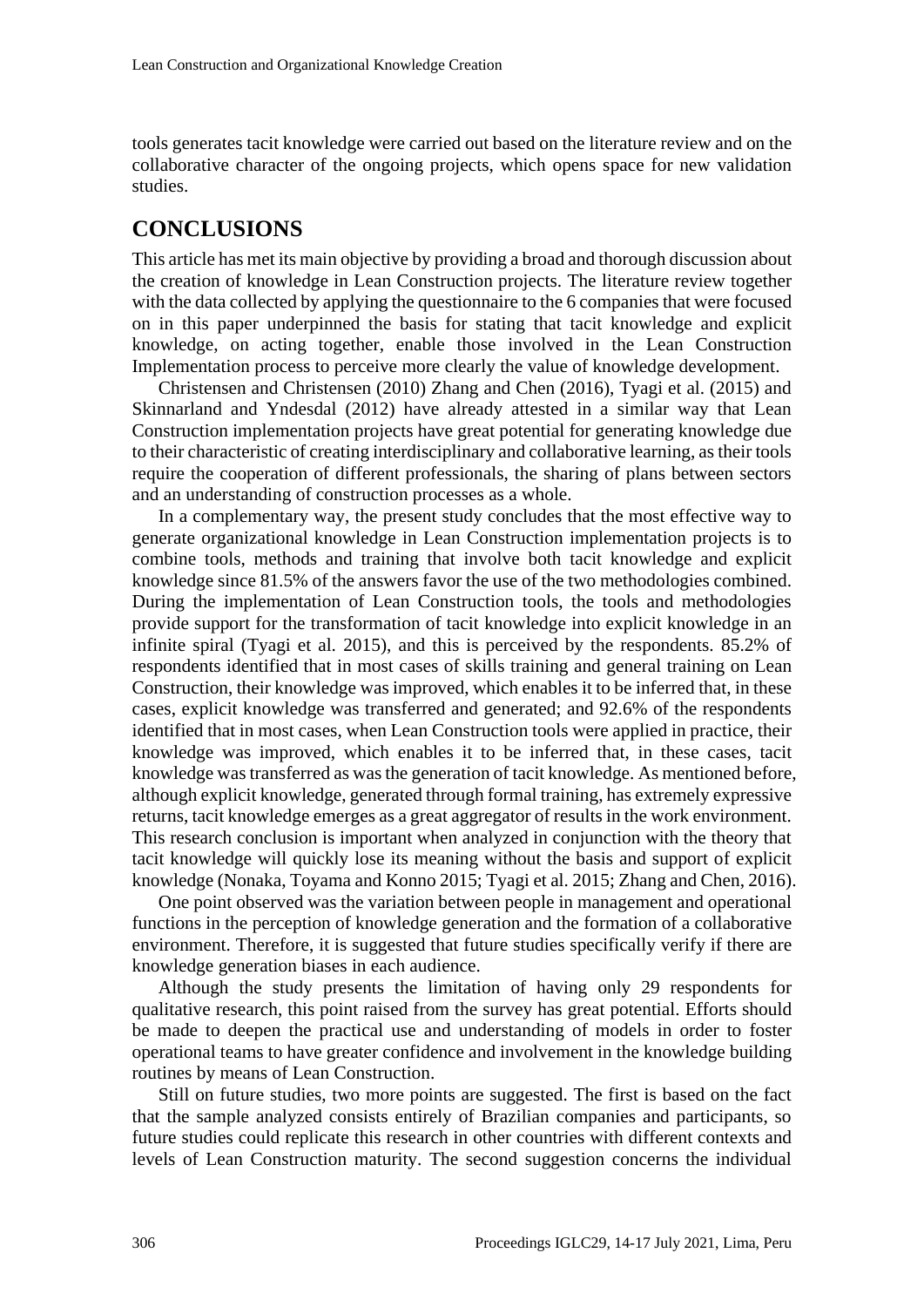analysis of each Lean Construction tool applied to the projects, regarding their characteristics of knowledge generation due to the interaction between tacit and explicit knowledge in SECI process, as presented by Tyagi et al. (2015), which analyzes different LC tools with a similar approach.

Finally, it is emphasized that it cannot be concluded from the research that creating efficient knowledge can increase innovation in construction companies, thereby solving issues, eliminating waste and maintaining competitiveness, as mentioned by Zhang and Chen (2016). Thus, it is also suggested that future studies should analyze the question: how does the knowledge generated by implementing Lean Construction promote innovation, competitiveness and the elimination of waste?

## **ACKNOWLEDGMENTS**

The authors are grateful to Climb Consulting Group and partner companies and clients for their collaboration in this research.

#### **REFERENCES**

- Ballard, G., and Howell, G. 1997. "Implementing lean construction: stabilizing work flow." *IGLC*, 101-110.
- Christensen, R. M.; Christensen, T. N. 2010. "Lean construction facilitates learning on all organisational levels? Challenging Lean Construction Thinking: What Do We Think and What Do We Know?" - *18th Annual Conference of the International Group for Lean Construction*, *IGLC* 18, n. July, p. 406–414.
- Garvin, D.A. 2000. "Learning in action: A guide to putting the learning organization to work". *Harvard Business Press*.
- Moland, L. (2007). "Flink med folk i norske kommuner." *Fafo*, Oslo, Norway
- Nonaka, I. (1994). "A dynamic theory of organizational knowledge creation." *O Organization Science*, 14-37
- Nonaka, I. et al. 2014. "Dynamic fractal organizations for promoting knowledge-based transformation - A new paradigm for organizational theory". *European Management Journal*, v. 32, n. 1, p. 137–146.
- Nonaka, I., and Takeuchi, H. 1995. "The knowledge-creating company: How Japanese companies create the dynamics of innovation". *Oxford Univ. Press*, USA.
- Nonaka, I.; Toyama, R.; Konno, N. 2000. "SECI, Ba and Leadership: A Unified Model of Dynamic Knowledge Creation". *Long Range Planning*, v. 33, n. 1, p. 5–34.
- Pasquire, C.; Court, P. 2013. "An exploration of knowledge and understanding The eighth flow". *21st Annual Conference of the International Group for Lean Construction 2013, IGLC 2013*, p. 944–953, 2013.
- Polanyi, M. 1966. *The Tacit Dimension*. UK: Routledge and Kegan.
- Koskela, L. 2000. "An exploration towards a production theory and its application to construction". PhD Thesis, University of Technology, Espoo, Finland.
- Senge, P.M., and Scharmer, C.O. 2006. "Community action research: Learning as a community of practitioners, consultants and researchers." Handbook of Action Research: Concise Paperback Edition, 195-206.
- Skinnarland, S.; Yndesdal, S. 2014. "Barriers to a Continuous Learning". *Proc. 22th Ann. Conf. of the Int'l. Group for Lean Construction*. Group for Lean Construction, p. 1191–1201.